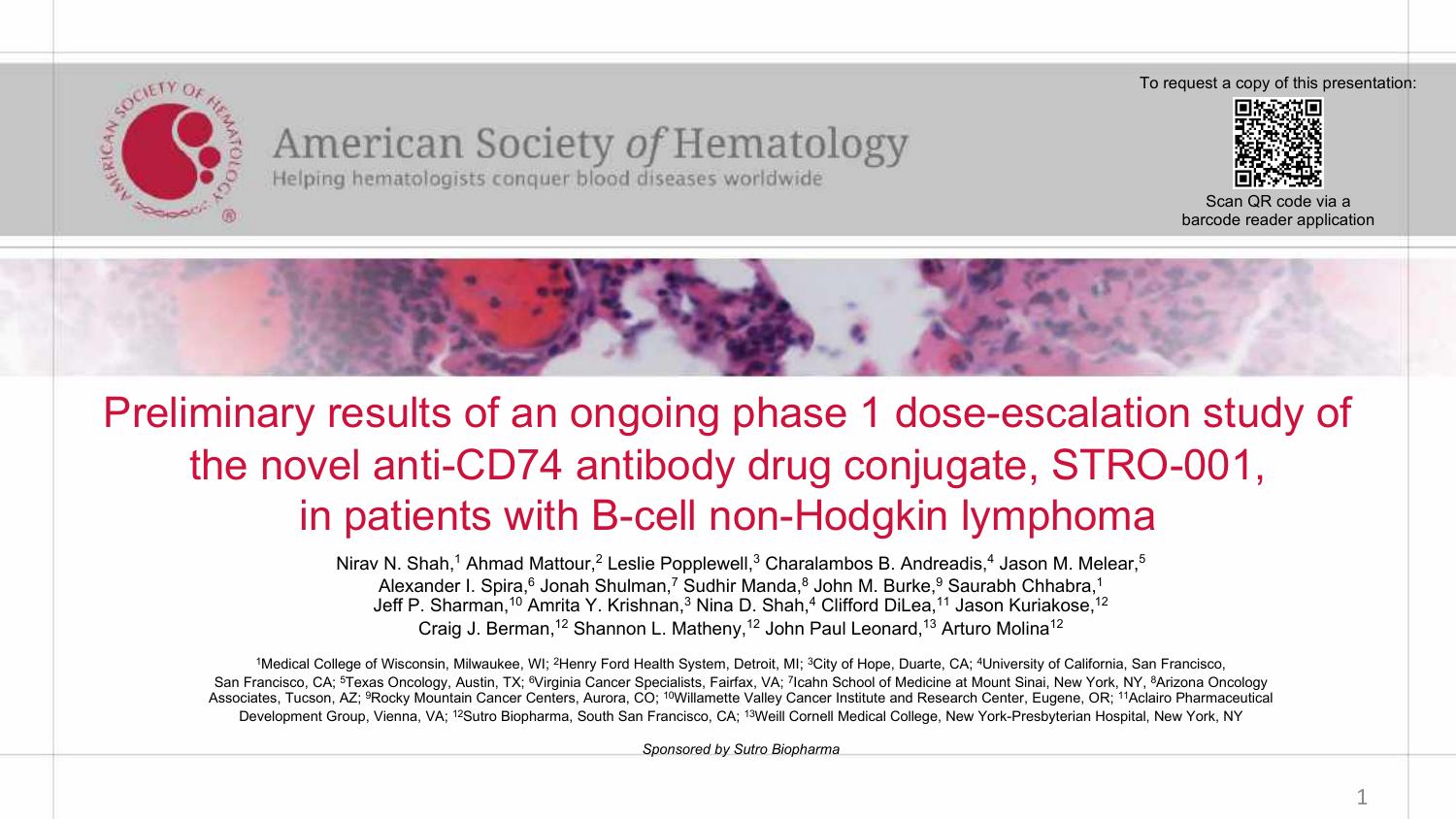## **Disclosures**

- **NN Shah** Miltenyi Biotec (research funding, honoraria), Celgene (consultancy, honoraria), Incyte (consultancy), Verastim (consultancy), Lilly (consultancy, honoraria), Kite Pharma (consultancy, honoraria)
- **A Mattour** Henry Ford Health System (current employment)
- **L Popplewell** Pfizer (research funding), Novartis (research funding), Roche (research funding)
- **CB Andreadis** Genentech (consultancy, stockholder), BMS/Celgene/Juno (research funding, honoraria), Novartis (research funding), Gilead/Kite (consultancy), Merck (research funding), Incyte (consultancy), Karyopharm (honoraria), Jazz Pharmaceuticals (honoraria)
- **JM Melear** AstraZeneca (speakers bureau), Janssen (speakers bureau)
- **AI Spira** Cardiff Oncology (research funding), Takeda (consultancy), Novartis (consultancy), Merck (consultancy), BMS (consultancy), Incyte (consultancy), Janssen (consultancy), ADCT (research funding)
- **J Shulman** Icahn School of Medicine at Mount Sinai (current employment)
- **S Manda** AbbVie (investigator in sponsored clinical trials)
- **JM Burke** Seattle Genetics (speakers bureau), Gilead (consultancy), BMS (consultancy), Roche (consultancy), AbbVie (consultancy), Bayer (consultancy), AstraZeneca (consultancy), Verastem (consultancy), Morphosys (consultancy), Adaptive (consultancy), Epizyme (consultancy), Kura (consultancy), Celgene (consultancy), Adaptive Biotechnologies (consultancy)
- **S Chhabra** Medical College of Wisconsin (current employment)
- **JP Sharman** Genentech (consultancy, research funding), AstraZeneca (consultancy, research funding), Pharmacyclics/AbbVie (consultancy, research funding), Pfizer (consultancy, research funding), AbbVie (consultancy, research funding), TG Therapeutics (consultancy, research funding)
- **AY Krishnan** BMS/Celgene (consultancy, speakers bureau, stockholder), Takeda (speakers bureau), Amgen (speakers bureau), Sanofi (consultancy), Sutro (board member/advisory committee), Z Predicta (board member/advisory committee), Janssen (consultancy), Regeneron (consultancy)
- **ND Shah** BMS/Janssen/Bluebird Bio (research funding), GSK/Amgen/Indapta Therapeutics (consultancy)
- **C DiLea** Aclairo Pharmaceutical Development Group (current employment)
- **J Kuriakose** Sutro Biopharma (current employment)
- **CJ Berman** Sutro Biopharma (current employment)
- **SL Matheny** Sutro Biopharma (current employment)
- **JP Leonard** Sutro (consultancy), Miltenyi (consultancy), AstraZeneca (consultancy), Epizyme (consultancy), Roche/Genentech (consultancy), BMS/Celgene (consultancy), Regeneron (consultancy), ADC Therapeutics (consultancy), MEI Pharma (consultancy), Bayer (consultancy), Gilead/Kite (consultancy), Karyopharm (consultancy), GenMab (consultancy)
- **A Molina** Sutro Biopharma (current employment)

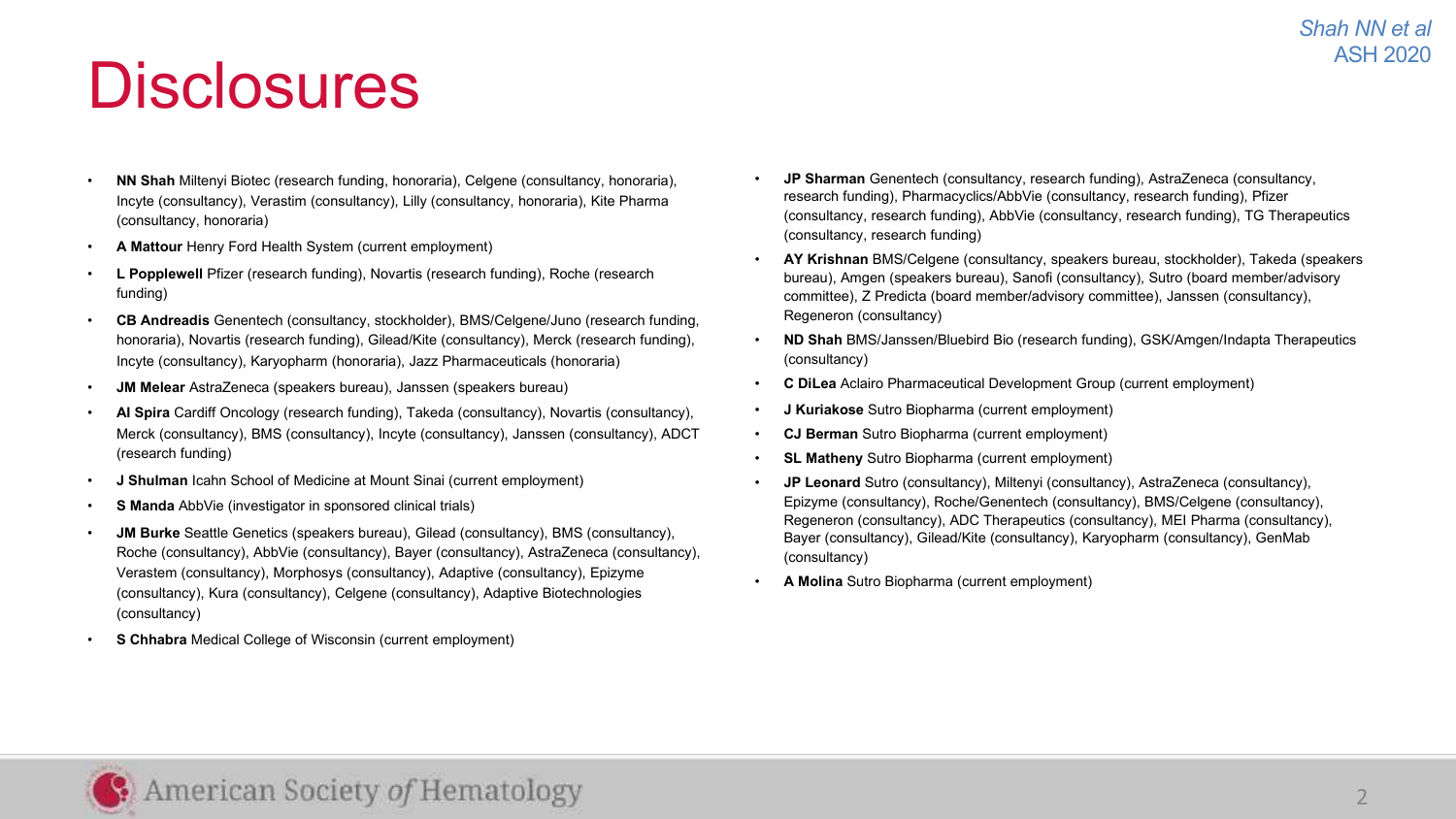#### *Shah NN et al* ASH 2020

# **Background**

- CD74 is highly expressed on ≈90% of B-cell malignancies, including  $NHL^{1,2}$
- STRO-001 is a novel CD74-targeting ADC, containing 2 noncleavable maytansinoid linker warheads per molecule, conjugated to specific nnAA sites<sup>3</sup>
- STRO-001-BCM1 (NCT03424603) is an ongoing firstin-human, phase 1, open-label, multicenter, doseescalation study evaluating the safety, tolerability, and preliminary antitumor activity of STRO-001 in adults with B-cell malignancies (NHL and multiple myeloma)<sup>4</sup>
- Data presented here are from the NHL cohort

#### **Generation of the CD74-Targeting Antibody and a Novel, Specific, and Homogenous ADC, STRO-0015**



Using a cell-free expression system, the nnAA pAMF was incorporated at 2 sites in anti-CD74 (SP-7219). Optimal sites were selected based on conjugation efficiency, cell-killing activity, and PK in mice. Anti-CD74 was conjugated at pAMF to the cytotoxic-warhead to generate STRO-001.

ADC, antibody-drug conjugate; NHL, non-Hodgkin lymphoma; nnAA, non-natural amino acid; pAMF, para-azidomethyl-l-phenylalanine; PK, pharmacokinetics.

1. Yu A, et al. Blood 2017:130(Suppl 1):573, 2, Zhao S, et al. J Pathol Clin Res 2019:5:12-24, 3. Abrahams CL, et al. Oncotarget 2018:9(102):37700-37714, 4, Solis W, et al. Cancer Res 2018:78(13 Suppl):742. 5. Zimmerman ES, et al. *Bioconjug Chem* 2014;255(2);351-361.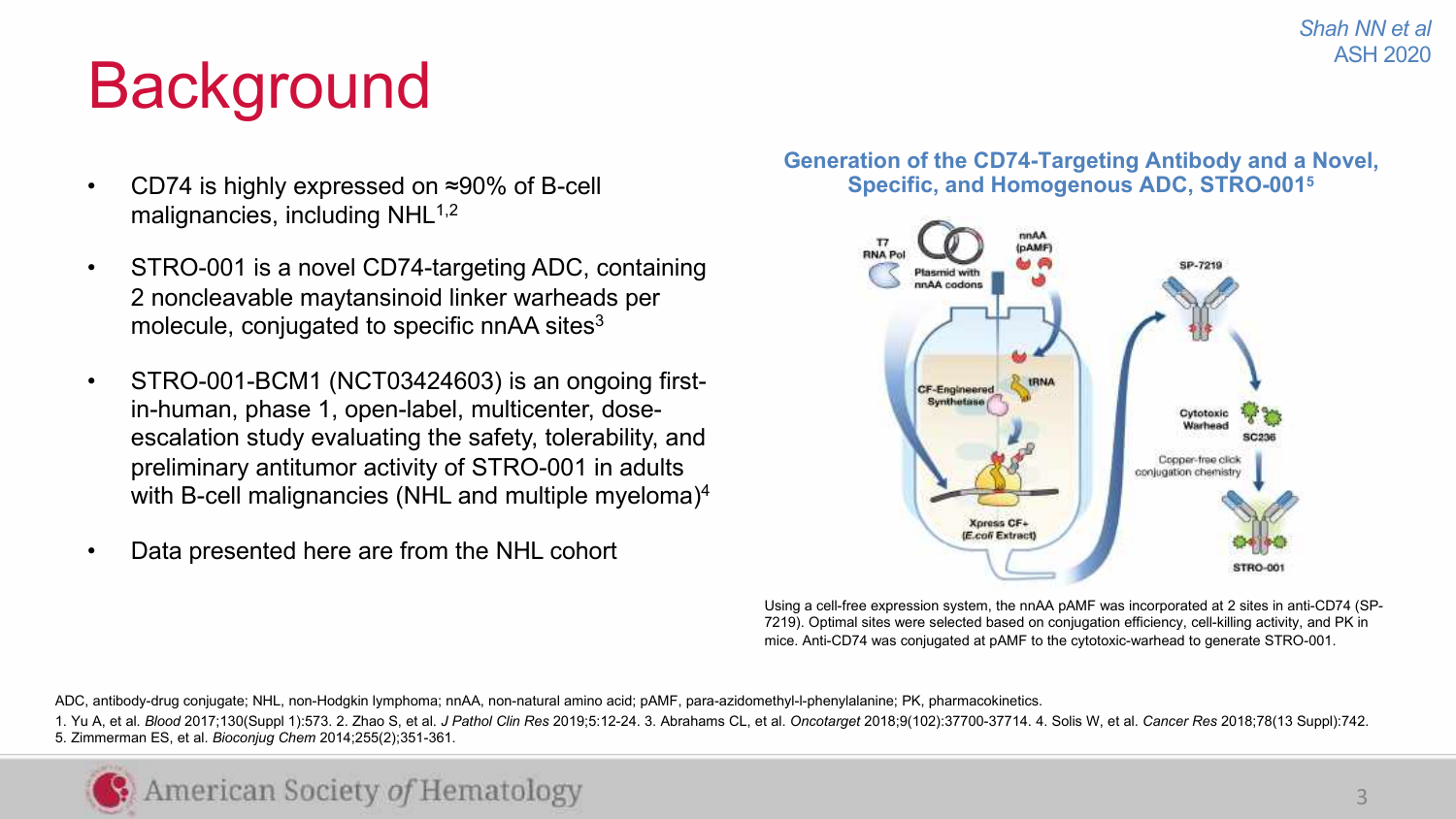# Study Design

### **Objective**

• To evaluate the safety, tolerability, and antitumor activity of STRO-001 in adult patients with NHL enrolled in this ongoing phase 1 dose-escalation study

### **Study Design**

• A modified 3+3 design with accelerated dose titration (N = 1 per cohort until specified AEs or DLT were observed)



AE, adverse event; ADA, antidrug antibody; DLT, dose-limiting toxicity; IV, intravenous; R/R, relapsed/refractory; RP2D, recommended phase 2 dose.

## American Society of Hematology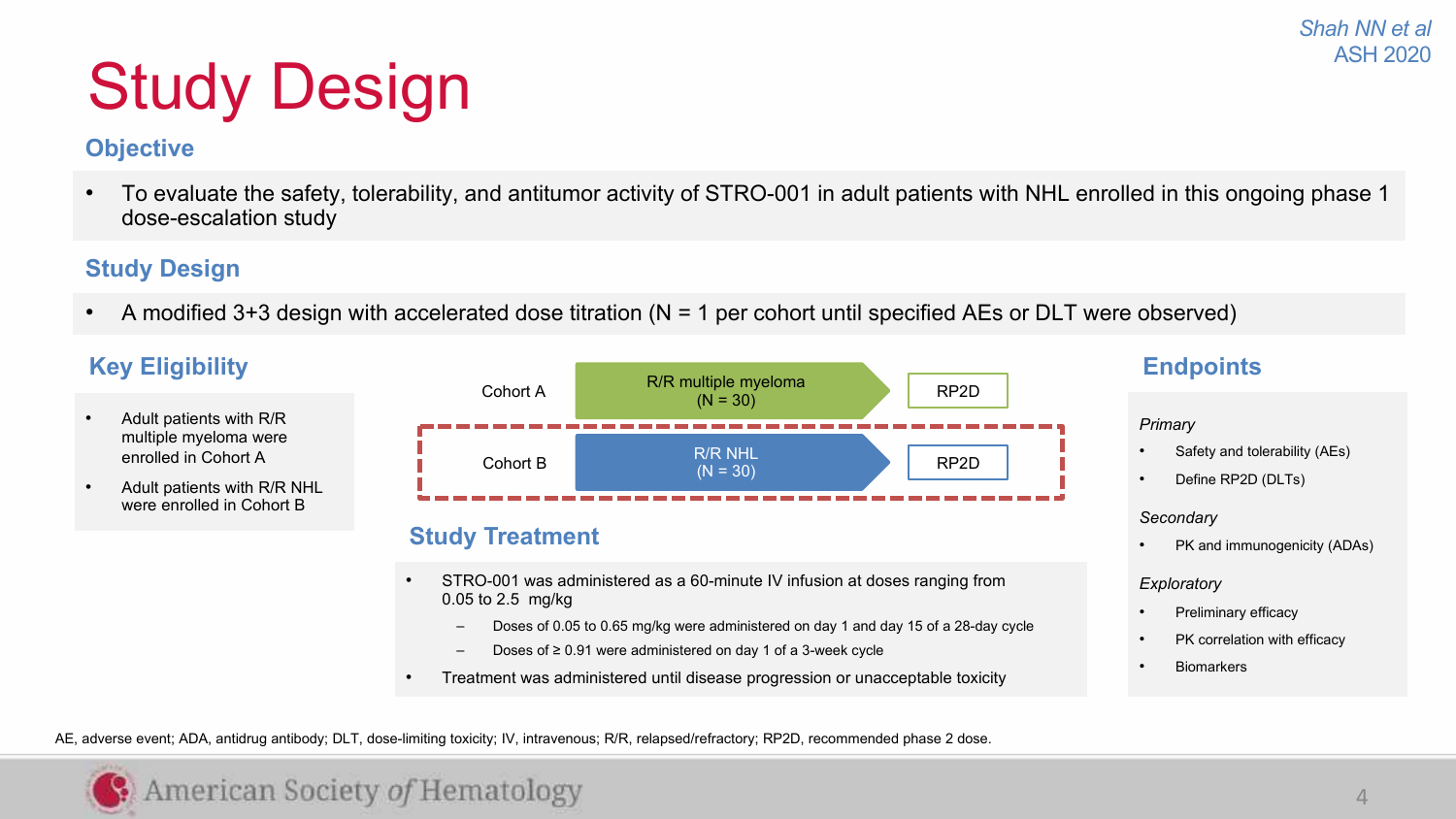### Demographics and Baseline Characteristics ASH 2020

| <b>Characteristic</b>                      | $(N=21)^*$      |  |  |  |  |
|--------------------------------------------|-----------------|--|--|--|--|
| Age, median (range), years                 | 64.5 (21-82)    |  |  |  |  |
| Sex, $n\frac{6}{6}$                        |                 |  |  |  |  |
| Female                                     | 6(28.4)         |  |  |  |  |
| Male                                       | 15(71.4)        |  |  |  |  |
| Time from diagnosis, median (range), years | $6.0(1.0-29.8)$ |  |  |  |  |
| ECOG PS, n (%)                             |                 |  |  |  |  |
| 0                                          | 9(42.9)         |  |  |  |  |
| 1                                          | 11(52.4)        |  |  |  |  |
| $\mathcal{P}$                              | 1(4.8)          |  |  |  |  |
| Race, n (%)                                |                 |  |  |  |  |
| <b>Black or African American</b>           | 1(4.8)          |  |  |  |  |
| White                                      | 19 (90.5)       |  |  |  |  |
| Other                                      | 1(4.8)          |  |  |  |  |

| Characteristic                            | $(N=21)^*$ |  |
|-------------------------------------------|------------|--|
| NHL subtype, n (%)                        |            |  |
| <b>DLBCL</b>                              | 7(33)      |  |
| Follicular lymphoma                       | 7(33)      |  |
| MCL                                       | 2(10)      |  |
| Marginal zone lymphoma                    | 2(10)      |  |
| Burkitt's Lymphoma                        | 1(5)       |  |
| <b>Composite DLBCL/FL</b>                 | 1(5)       |  |
| Composite DLBCL/CLL                       | 1(5)       |  |
| Number of prior therapies, median (range) | $5(1-12)$  |  |
| Prior therapies, n (%)                    |            |  |
| Autologous stem cell transplant           | 2(10)      |  |
| Unrelated allogeneic stem cell transplant | 1(5)       |  |
| CAR-T therapy                             | 3 (14)     |  |

CAR-T, chimeric antigen receptor T cell; CLL, chronic lymphocytic leukemia; DLBCL, diffuse large B-cell lymphoma; ECOG PS, Eastern Cooperative Oncology Group performance status; FL, follicular lymphoma; MCL, mantle cell lymphoma.

\*21 patients with NHL have been treated with STRO-001 as of October 30, 2020.

*Shah NN et al*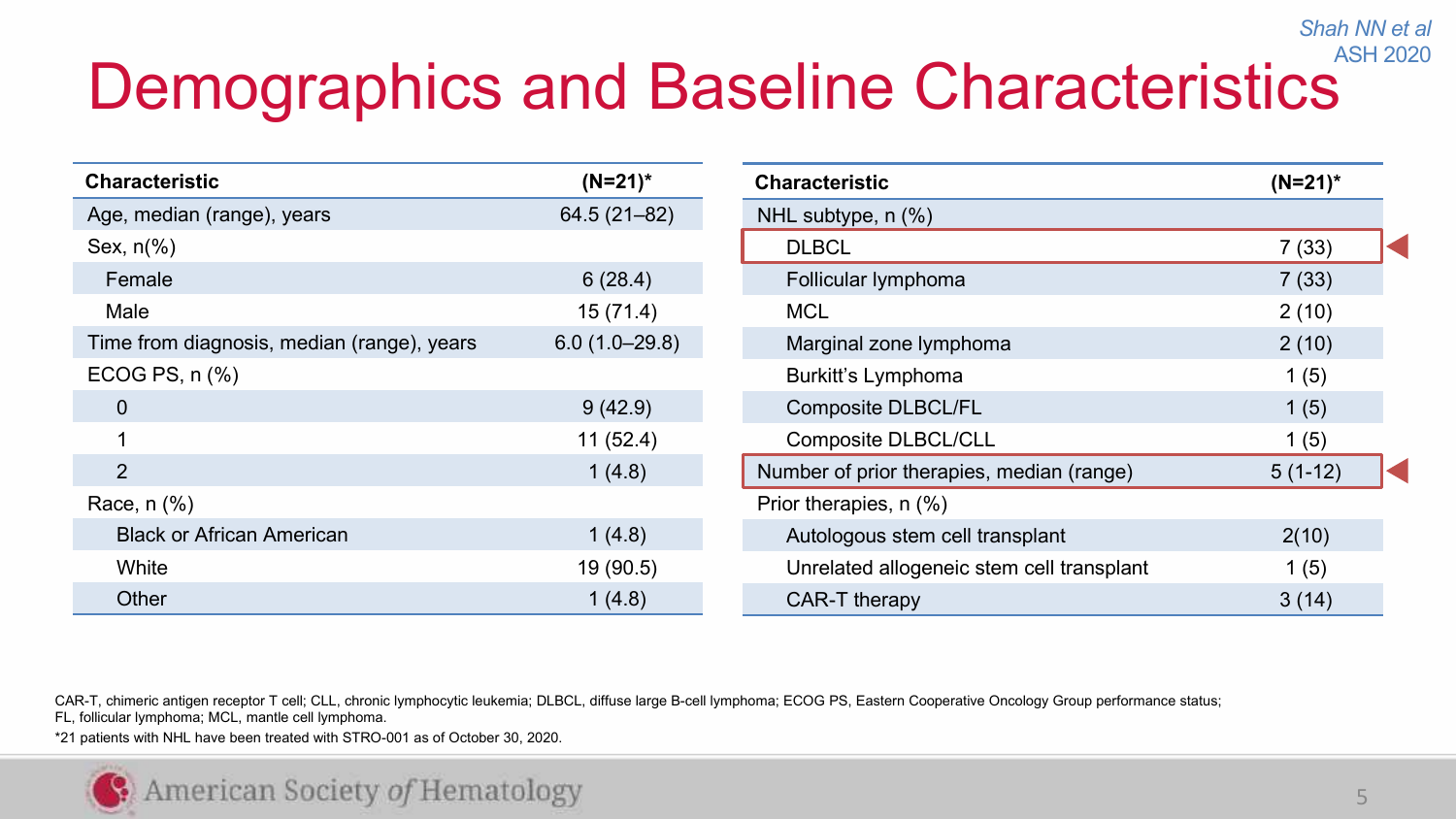## Dose-Escalation Status



### **NHL Cohort**

- A total of 21 patients have been treated with STRO-001 (dose range, 0.05-2.5 mg/kg)
- MTD has not been reached
- As of October 30, 2020, 1 DLT of grade 3 pulmonary embolism was observed (patient with bulky lymphadenopathy and concurrent DVT receiving 0.91 mg/kg Q3W)
- Study screening procedures were updated to screen for potential DVT with no subsequent thromboembolic events reported
- Dosing frequency was modified from Q2W (28-day cycle) to Q3W (21-day cycle) for doses  $\geq 0.91$  mg/kg

\* STRO-001 was administered on day 1 and day 15 of 28-day cycle for doses 0.05 to 0.65 mg/kg (Q2W). † STRO-001 was administered on day 1 of 3-week cycle for doses ≥0.91 mg/kg (Q3W). ‡ In each of 6 single-dose cohorts, 1 patient each received doses of 0.05, 0.075, 0.15, 0.27, 0.43, and 0.65 mg/kg Q2W.

MTD, maximum tolerated dose; DVT, deep venous thrombosis; Q2W, every 2 weeks; Q3W, every 3 weeks.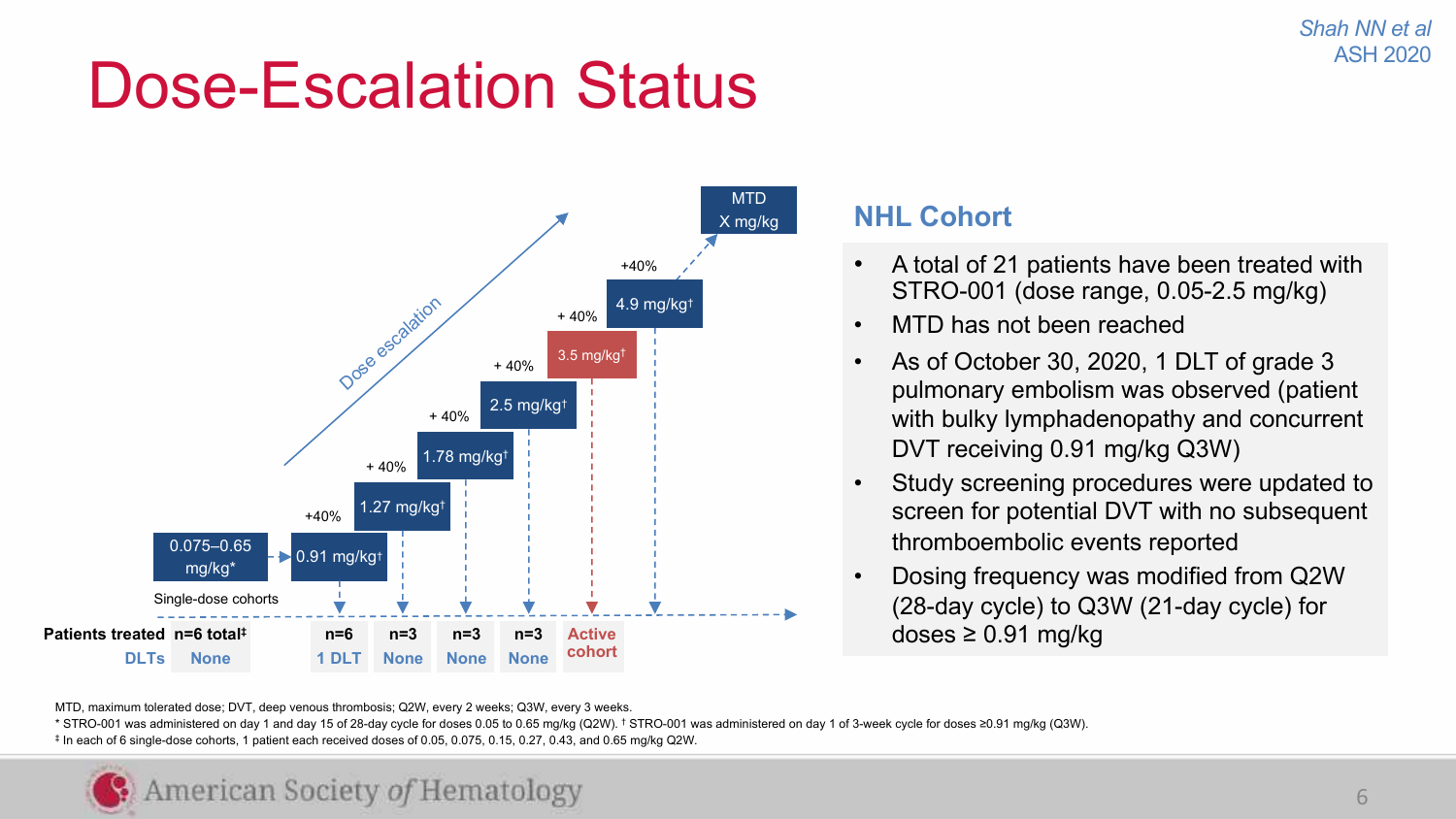# Treatment-Emergent Adverse Events

- Most TEAEs were Grade 1 or 2 (90%)
- No ocular or neuropathy toxicity signals have been observed

| <b>TEAE (Any Grade), Occurring in</b>     | Patients, n (%) | <b>TEAEs by Grade,</b><br>Occurring in $\geq 15\%$ | <b>Patients With</b><br>$≥1$ Event, n $(%$ |                       |                        |                  |
|-------------------------------------------|-----------------|----------------------------------------------------|--------------------------------------------|-----------------------|------------------------|------------------|
| $\geq$ 15% of Patients With NHL           | $(N=21)$        | of Patients With NHL                               | Grade 1                                    | Grade 2               | Grade 3                | Grade 4          |
| Nausea                                    | 9(42.9)         | Nausea                                             | 5(23.8)                                    | 4(19.0)               | $\mathbf 0$            | $\overline{0}$   |
| Fatigue                                   | 7(33.3)         | 4(19.0)                                            | 3(14.3)                                    | 0                     | 0                      |                  |
| Chills                                    | 7(33.3)         | Chills                                             | 7(33.3)<br>3(14.3)                         | $\mathbf 0$<br>2(9.5) | $\mathbf{0}$<br>1(4.8) | $\mathbf 0$<br>0 |
| Anemia                                    | 6(28.6)         | Anemia                                             |                                            |                       |                        |                  |
| Headache<br>6(28.6)<br>5(23.8)<br>Dyspnea |                 | Headache                                           | 2(9.5)<br>1(4.8)                           | 4(19.0)<br>3(14.3)    | $\mathbf{0}$<br>1(4.8) | $\mathbf 0$<br>0 |
|                                           |                 | Dyspnea                                            |                                            |                       |                        |                  |
| Abdominal pain                            | 5(23.8)         | Abdominal pain                                     | 4(19.0)                                    | 1(4.8)                | $\mathbf{0}$           | $\mathbf 0$      |
| Infusion related reaction                 | 4(19.0)         | Infusion related reaction                          | 1(4.8)                                     | 3(14.3)               | 0                      | 0                |
| Decreased appetite<br>4(19.0)             |                 | Vomiting                                           | 2(9.5)                                     | 2(9.5)                | $\mathbf{0}$           | $\mathbf 0$      |
| Vomiting<br>4(19.0)                       |                 | Decreased appetite                                 | 3(14.3)                                    | 1(4.8)                | $\mathbf 0$            | 0                |
| Pyrexia                                   | 4(19.0)         | Pyrexia                                            | 3(14.3)                                    | 1(4.8)                | $\mathbf 0$            | $\Omega$         |

NHL, non-Hodgkin lymphoma; TEAE, treatment-emergent adverse event.

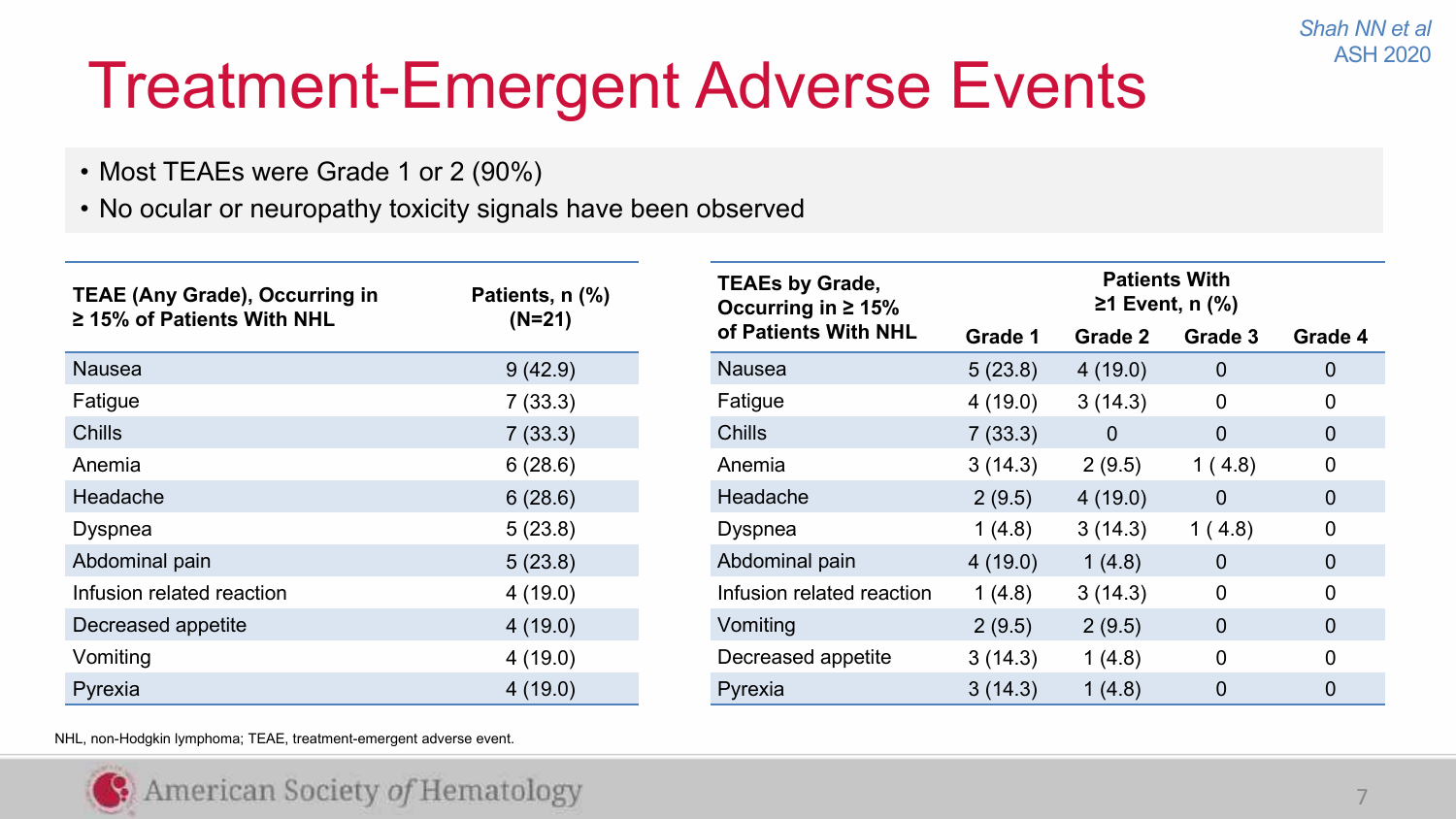#### *Shah NN et al* ASH 2020

## **Pharmacokinetics**

#### **Pharmacokinetics Summary**

- Cycle 1 and 2 ADC concentration-time data were available in 15 patients (10 [0.05 to 0.91 mg/kg] and 5 [0.075 to 0.91 mg/kg])
- Maximum concentrations were achieved at the end of infusion
- Following infusion, concentrations exhibited a biphasic decline (lower limit of quantitation by 4 to 24 hours)
- No accumulation was observed
- The half-life estimation is limited by the small sample size
- The exposure  $(C_{\text{max}}$  and  $AUC_{0\text{-}{\text{flast}}})$ -dose relationship appeared linear

### **ADC Cycle 1 Concentration-Time Profiles by Dose Group ADC Exposure-Dose Relationship**





AUC<sub>0-tlast</sub>, area under the concentration-time curve from time 0 to time of last measurable concentration; C<sub>max</sub>, maximum concentration.

## American Society of Hematology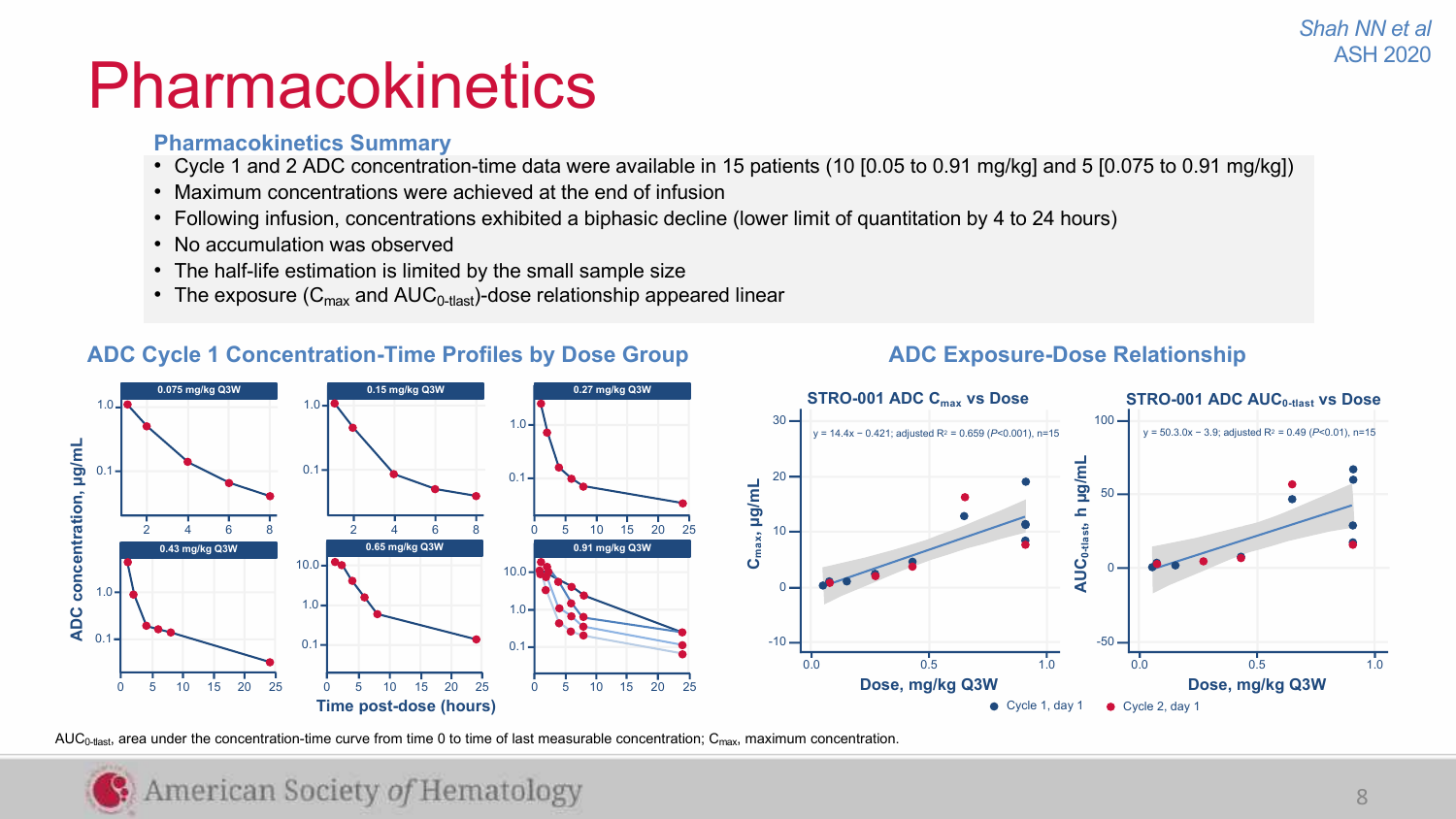*Shah NN et al* ASH 2020

# Treatment Duration and Responses

### **Treatment Duration Responses to STRO-001**

|                                                                                          |          |                                       |                         | $\blacktriangleright$ SD*                                                                                                      |                         |                                                                                            |                                                                                                                                                                                                                                                                   |                                                                     |                          |                                         |                      |
|------------------------------------------------------------------------------------------|----------|---------------------------------------|-------------------------|--------------------------------------------------------------------------------------------------------------------------------|-------------------------|--------------------------------------------------------------------------------------------|-------------------------------------------------------------------------------------------------------------------------------------------------------------------------------------------------------------------------------------------------------------------|---------------------------------------------------------------------|--------------------------|-----------------------------------------|----------------------|
|                                                                                          |          |                                       | <b>CR</b>               | <b>PR</b>                                                                                                                      | Dose<br>Level,<br>mg/kg | Demographics and<br><b>Diagnosis</b>                                                       | <b>Prior Therapies</b>                                                                                                                                                                                                                                            | <b>Best</b><br><b>Responses</b>                                     | <b>Doses</b><br>Received | <b>Duration of</b><br><b>Treatment</b>  |                      |
|                                                                                          |          | <b>SD</b><br>$\blacktriangleright$ SD | <b>PR</b>               | $\Box$ 0.075 to 0.65 mg/kg Q2W<br>$\blacksquare$ 0.91 mg/kg Q3W<br>1.27 mg/kg Q3W<br>$\blacksquare$ 1.78 mg/kg Q3W             |                         | 82-year-old man with<br>Stage III DLBCL, non-<br>GC type diagnosed in<br>2015              | R-CHOP-R.<br>Rituximab/lenalidomide<br>Bendamustine/rituximab<br>Obinituzumab + gemcitabine + oxaliplatin                                                                                                                                                         | CR after 2<br>cycles<br>(4 doses)                                   | 12                       | 24 Weeks<br>(PD after 12<br>doses)      |                      |
| Individual patients with<br>NHL treated with STRO-<br>$(M=18)$<br>with<br>$\overline{5}$ |          |                                       |                         |                                                                                                                                |                         | 64-year old man<br>diagnosed with<br>double-hit Stage IV<br><b>DLBCL</b> in<br>August 2017 | R-CHOP x 1 and EPOCH X 6 (2017)<br>RICE with IT prophylaxis (2017/2018)<br>Rituximab and XRT (2018)<br>Rituximab, gemcitabine + oxaliplatin with<br>radiotherapy (2018)<br>Axicabtagene ciloleucel (CAR-T)<br>(May 2018)<br>Rituximab and lenalidomide (Nov 2018) | PR at<br>cycle 3                                                    | 8                        | 15 weeks<br>(PD after 8<br>doses)       |                      |
|                                                                                          |          |                                       |                         | 2.5 mg/kg Q3W<br>Continuing study treatment<br>*Patient had a prolonged dose<br>delay (cycle 2 to cycle 3) due to<br>COVID-19. | 1.27                    | 68-year old woman<br>stage IV extranodal<br>DLBCL, non-GC<br>diagnosed in<br>Feb 2018      | R-CHOP<br>RICE x 2<br>DHAP x 2<br>CAR-T (May 2019)<br>Lenalidomide (Nov 2019)                                                                                                                                                                                     | PR at<br>cycle 3                                                    | 10                       | 27 weeks<br>ongoing (PD<br>at cycle 10) |                      |
|                                                                                          | 0        | 50                                    | 100<br>150<br>Study day | 250<br>200<br>300                                                                                                              | 1.27                    | 51-year old woman,<br>stage III marginal zone<br>lymphoma diagnosed<br>in May 2017         | - Obinutuzumab                                                                                                                                                                                                                                                    | SD                                                                  | 6                        | 39 weeks<br>ongoing                     |                      |
|                                                                                          | Response | Patients, n                           | STRO-001 Dose           | <b>NHL</b> subtype                                                                                                             | 1.78                    | 36-year old man with<br>stage IIIA follicular                                              | Flt3L-vaccine immunotherapy<br>Rituximab                                                                                                                                                                                                                          | SD                                                                  | $\Delta$                 | 12 weeks<br>(PD after                   |                      |
| <b>CR</b>                                                                                |          | 1                                     | 0.075 mg/kg             | <b>DLBCL</b>                                                                                                                   | in June 2014            | lymphoma diagnosed                                                                         | Pneumococcal conjugate vaccine<br>immunotherapy                                                                                                                                                                                                                   |                                                                     |                          | Cycle 4)                                |                      |
| <b>PR</b>                                                                                |          | $\overline{2}$                        | 0.65, 1.27 mg/kg        | <b>DLBCL</b>                                                                                                                   |                         |                                                                                            | polyCLC (TLR-3 agonist) - immunotherapy<br>Pembrolizumab                                                                                                                                                                                                          |                                                                     |                          |                                         |                      |
| <b>SD</b>                                                                                |          | 3                                     | 1.27, 1.78, 2.5 mg/kg   | Marginal Zone and Follicular                                                                                                   | 2.50                    | 74-year old man with                                                                       |                                                                                                                                                                                                                                                                   | Reituximab/fludarabine/Cytoxan<br>Ifosfamide/carboplatin, etoposide | SD                       | 3                                       | 9 weeks on<br>active |
| <b>PD</b>                                                                                |          | 12                                    | Multiple                |                                                                                                                                | IV follicular lymphoma  |                                                                                            | Auto SCT                                                                                                                                                                                                                                                          |                                                                     |                          | treatment                               |                      |

CAR-T, chimeric antigen receptor T cell therapy; CR, complete response; DLBCL, diffuse large B-cell lymphoma; GC, germinal center; PD, progressive disease; PR, partial response; SD, stable disease.

### American Society of Hematology